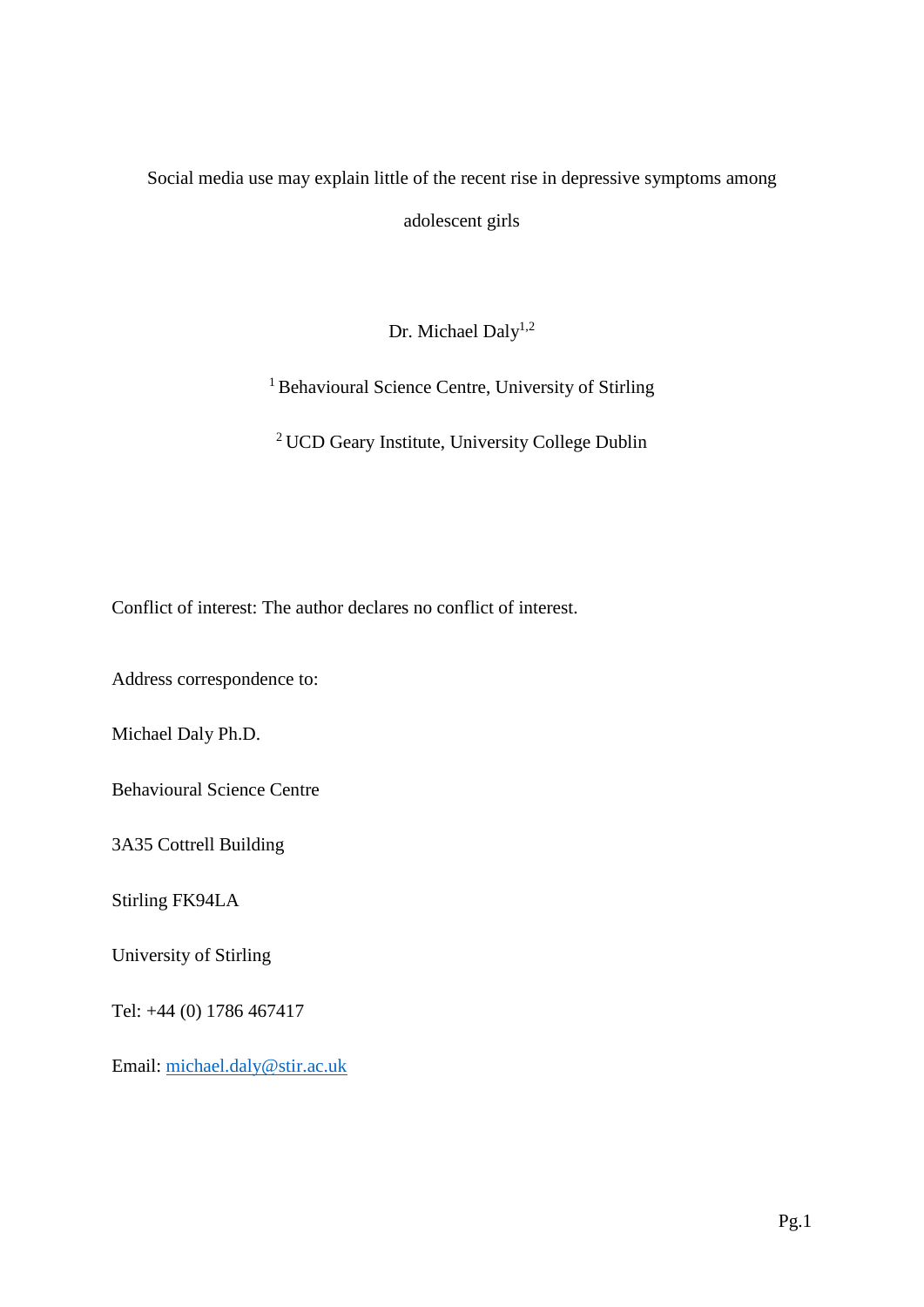National increases in suicide-related cognitions (Kann et al., 2016) and suicide (Curtin, Hedegaard, Minino, Warner, & Simon, 2017) have been documented among adolescents in the United States over the past decade. Notably after a period of decline from 1990-2007 the suicide rate for females aged 15-19 doubled (2.4 to 5.1 per 100,000 population) from 2007 to 2015 (Curtin et al., 2017). Twenge and colleagues (2017) added to this evidence by documenting a rise in depressive symptoms among adolescent girls from 2010 to 2015 (*d* = 0.27). Crucially, the authors explored how changes in time use may underpin recent increases in adolescent mental health issues. In particular, they found potentially promising interlinkages between electronic device use and suicide-related outcomes.

In contrast, the positive association identified between social media use and depressive symptoms was minimal ( $r = 0.06$  in girls,  $r = 0.01$  in boys) and arguably not a strong basis for suggesting that screen activities could account for recent increases in depressive symptoms. To test this contention further I re-examined the 2010 and 2015 Monitoring the Future (MtF) survey data (Johnston, Bachman, O'Malley, Schulenberg, & Miech, 2016). I found very weak correlations between social networking site use and depressive symptoms among girls in each wave when examined separately (average  $r = 0.03$ ). I then ran a two-stage hierarchical regression which showed that the portion of the association between survey year (2010 compared to 2015) and increases in depressive symptoms (Model 1: *d* = 0.27) explained by increases in social media use over the same period (added in Model 2) was approximately 4% ( $d = 0.27$  reduced to  $d = 0.26$ ).

This re-assessment suggests that recent increases in the time teenage girls have devoted to social media use may account for little of the sharp increase in depressive symptoms over the same period. However, this inference should be interpreted with some caution. This is because the MtF social media use variable was hampered by considerable restriction of range. This item failed to assess the frequency of social networking website use